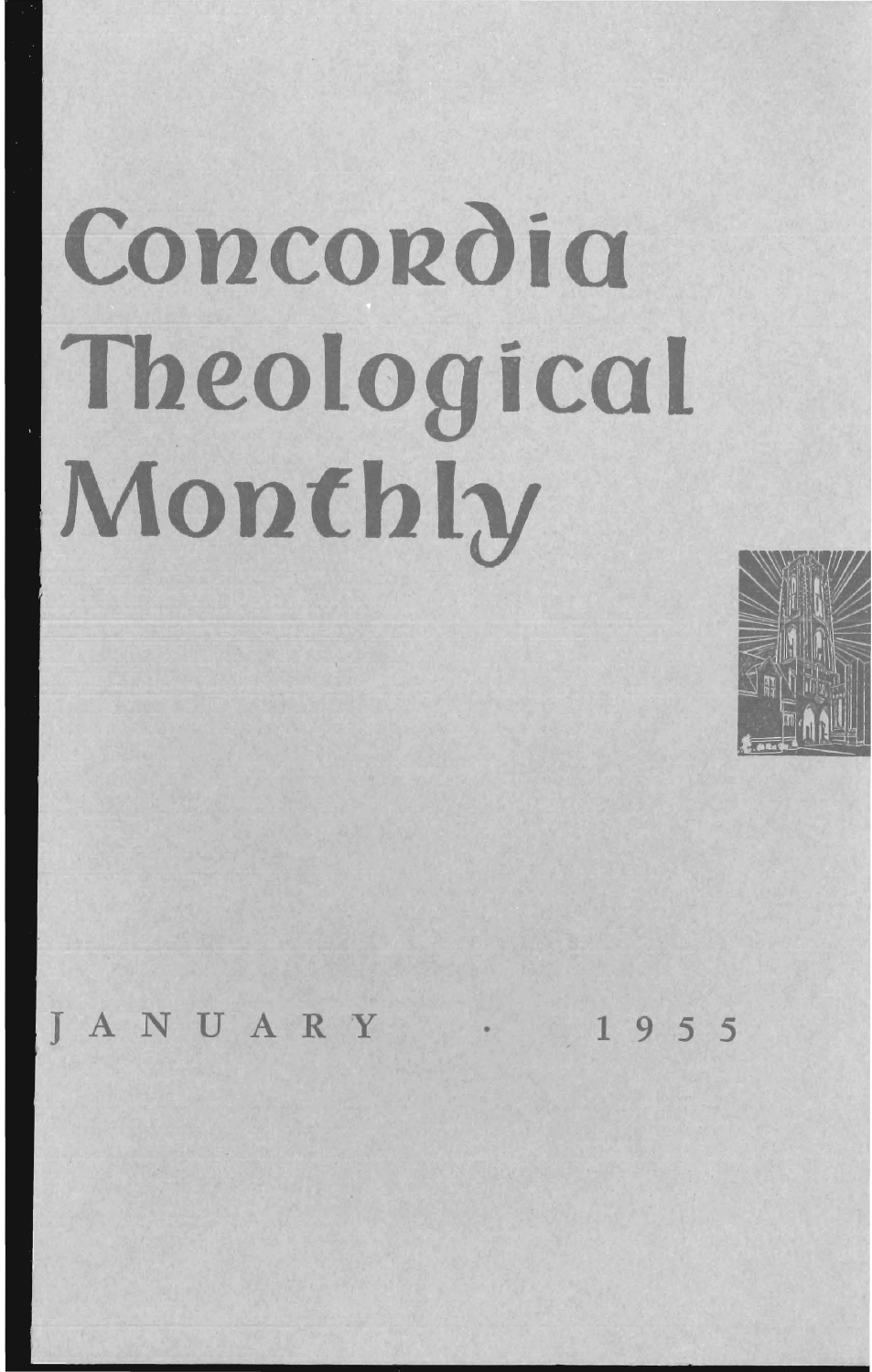# **BRIEF STUDIES**

## CRITIQUE OF THE REVISED STANDARD VERSION OF THE EPISTLE OF ST. JAMES

(At the direction of the Houston Convention the Board for Parish Education has again appointed a committee whose special concern is to give guidance to the church regarding modern versions of the Bible. Professor Franzmann, a member of this committee, has prepared this article on the basis of study material presented at a recent meeting of this group. The committee urged its publication for two reasons. It is to be in the nature of a report on the work carried on by the committee. Since it deals with a short book of the Bible, the whole study could be published here. In the second place, the hope was expressed that it might serve as a pattern or guide for similar studies which pastoral conferences or individuals might undertake and forward to the committee, Rev. O. E. Feucht, Secretary. - ED.)

### 1. *General*

In clarity and intelligibility the Revised Standard Version rendering of the Epistle of St. James is generally excellent; the difficulties a present-day reader will have with the Epistle in this version will be due, in the main, to difficulties in the Epistle itself, not to any lack of clarity in the version. In fidelity to the original the RSV rendering is generally superior to that of the King James Version. In oral quality the version must be ranked high also; it reads well aloud, and there is no tongue-twisting roughness. It should serve well for public reading. In connection with the idea of public reading it may be well to mention that the version rates high on the score of dignity also; it never sinks to banality.

### **II.** *Criticism on Stylistic Grounds*

The following renderings strike one as stylistically dubious:

1:7,8: "For that person must not suppose that a double-minded man, unstable in all his ways, will receive anything from the Lord."

This is smooth English and probably to the twentieth-century-*Reader's-Digest* sort of taste, but it loses the impact of the peculiarly Jacobean style. Goodspeed, for example, has preserved this feature of James' style (the delayed and therefore unexpected hammer blow) without loss of readability or clarity: "Such a man must not expect to get anything from the Lord - an irresolute person like him, who is uncertain about everything he does."

1: 17: "Father of lights *with* whom there is no variation or *shadow*  due to change."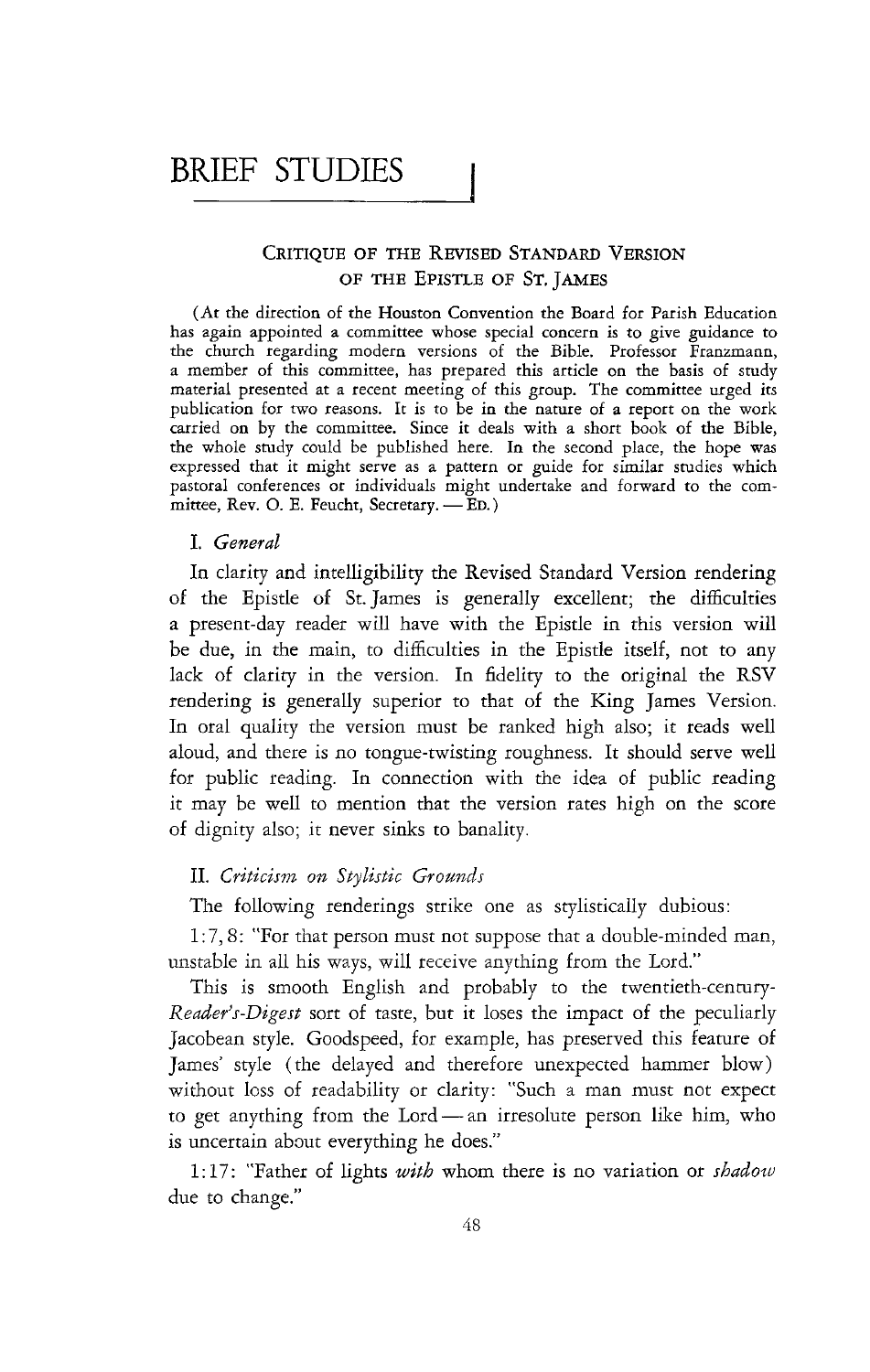with: This is archaic; is it really intelligible today? Goodspeed's rendering is better: "about whom."

*shadow:* This does not convey the suggestion (astronomical) of the original and gives no clear picture. Why not follow Bauer: *"eine*  durch die wechselnde Stellung (der Gestirne) eintretende Verfin*sterung,"* and translate: "Who suffers no change and undergoes no eclipse"? or Menge: *"Bei dem keine Veranderung und keine zeitweilige Verdunkelung stattjindet"?* 

1: 26: "This man's *religion* is vain. 27. *Religion* that is pure and undefiled. . . ."

This is misleading in its literalness, like the King James' Version. Goodspeed reproduces the nuance: "His *religious observances* are of no account. A *religious observance* that is pure and stainless in the sight of God . . .," and avoids the possibility of purely social-gospel understanding.

3: 1: "Let not many of you become teachers."

This again is overliteral; compare, e.g., Menge: "Drängt euch nicht zum Lehreramt, meine Brüder!" The following *gar* clause says, in effect: "Weigh the responsibility of what you are doing." It is not merely the fact that there are many teachers that is alarming, but that many are pushing their way into the office without considering the responsibility involved.

3: 13: "By his good life let him show *his works in the meekness of wisdom."* 

This is overliteral and therefore not altogether clear. Goodspeed's rendering is freer and better: "Let him show by his good life *that what he does is done in humility of wisdom."* 

4: 14: "Whereas you do not know about tomorrow. What is your life? *For* you are a mist that appears for a little time and then vanished."

"For" is hardly English idiom; if the *gar* is to be reproduced at all, an unemphatic "why" would probably serve as well as anything: "Why, you are a mist. . . ."

5: 8: *"Establish* your hearts." This is a bit tame for *sterixate.*  "Strengthen" is used by Revised Standard Version elsewhere and would suit here, too. The Septuagint uses the Greek verb in Judg. 19:5,8 of "fortifying" oneself with food.

**On** the other hand many felicitous renderings should be noted, such as the following:

1:21: "put away all filthiness and rank growth of wickedness" (cp. the King James Version).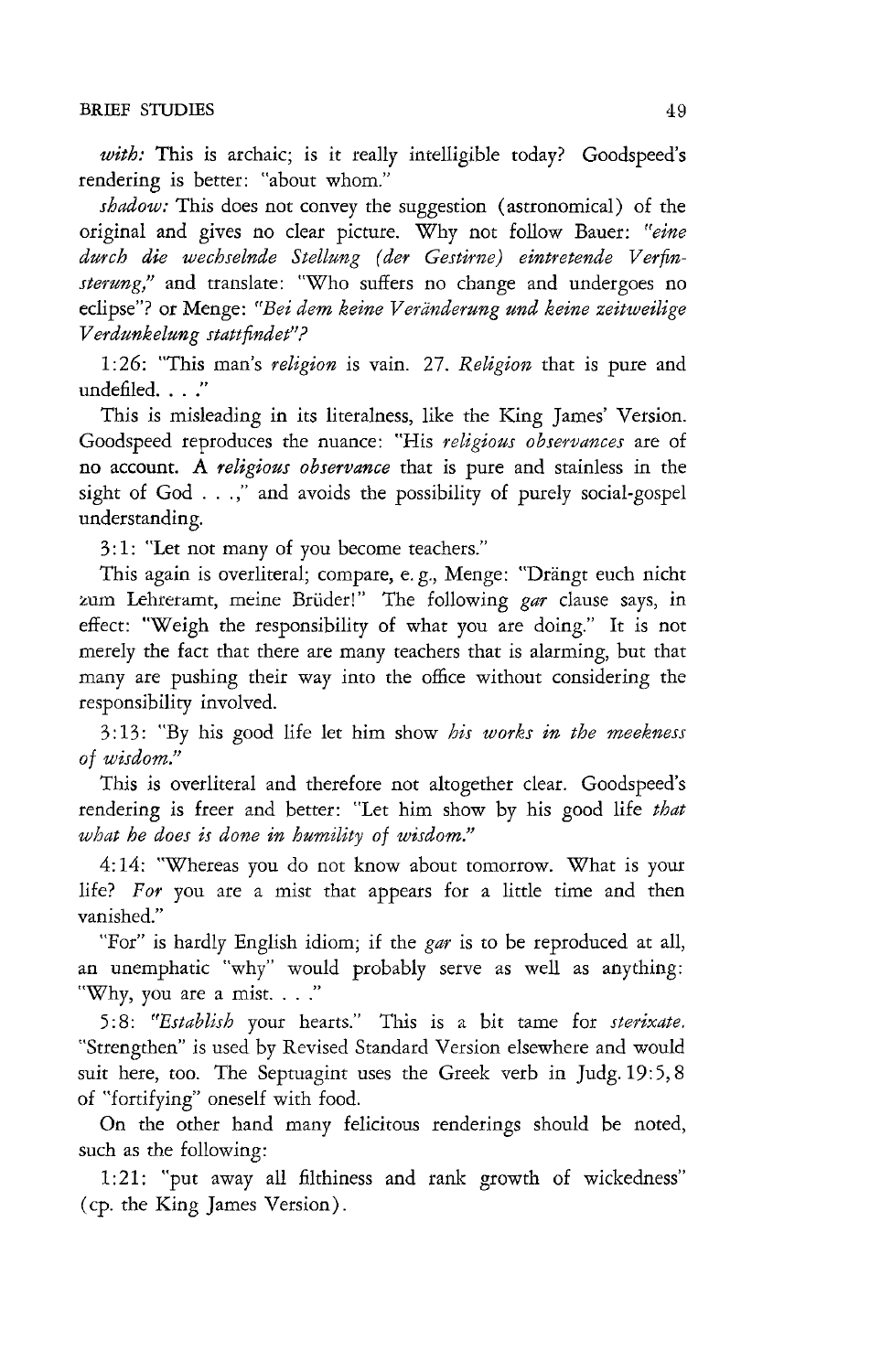2: 3: "you *pay attention* to the one who wears the fine clothing." The Revised Standard Version *is* no more free in its translation here than the King James Version and successfully modernizes the now obsolete expression of the King James Version.

2:14: "Can *his* faith save him?'" This is a vast improvement over the King James Version, which ignores the definite article with "faith."

2:15: "Ill-clad" instead of the literal "naked." This is an improvement.

2: 18: Here the Revised Standard Version very happily retains the emphatic position which "faith" has in the original: "Show me your faith apart from your works, and I by my works will show you my *faith."* 

2: 20: "Do you *want to be shown,* you foolish fellow, that faith apart from works is barren?" "Want to be shown" successfully reproduces the ingressive aorist of the original: "come to know," "get to know."

3: 7: "Can be tamed and has been tamed" is a happy reproduction of the present and the perfect tenses in the original.

3: 17: "Without uncertainty or insincerity" is as neat and pointed as the original.

3:18: "And the harvest of righteousness" - the word "harvest" is a happy substitute for "fruit," since it indicates that the word fruit is used in an anticipatory or proleptic way.

4:4: "Therefore whoever wishes to be a friend of the world *makes himself* an enemy of God." This is perhaps somewhat overtranslated but the best one can do in English.

5: 13: "Let him sing praise" is an improvement over the King James "sing psalms."

5: 17: "Of like nature with ourselves" is an improvement over the King James Version's "subject to like passions as we are."

III. *Criticism of Interpretation* 

2:4: "Have you not *made distinctions among yourselves* and become judges with evil thoughts?"

This rendering does not fit either the situation or the context:

1. The situation does not deal with distinctions within the Christian brotherhood, but with the attitude of the Christian brotherhood corporately over against visitors in their place of assembly, who are distinguished only as rich and poor.

2. As for the context, James goes on to reproach his readers with the fact that they do not look upon men with the eyes of  $God (v. 5)$ ;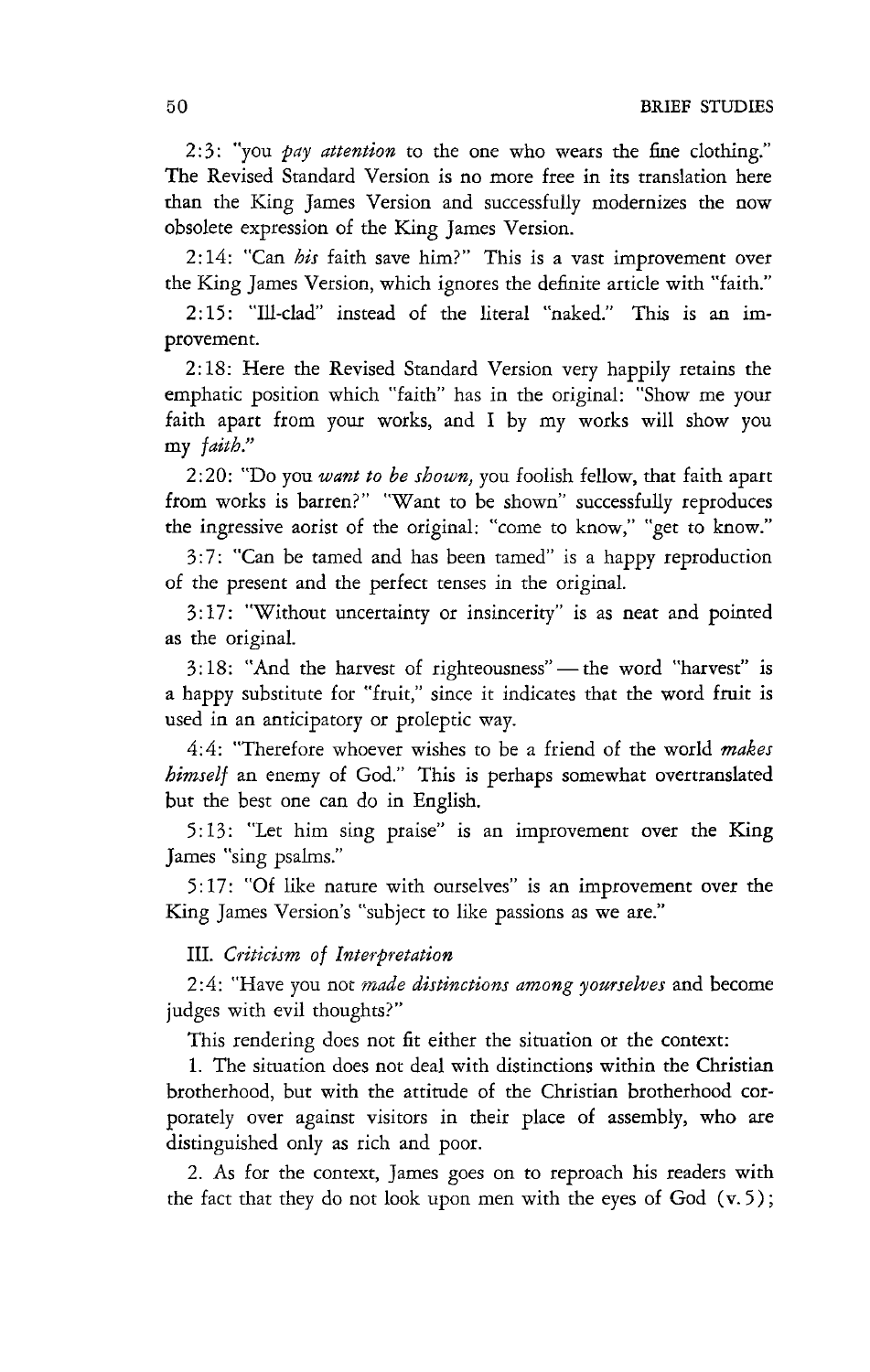in despising the poor and fawning on the rich the Christians have denied their divine Father and their own divine sonship (1:18); they have involved themselves in a self-contradiction, they have "wavered," as Goodspeed puts it; they are not being what they by God's bringing forth are (1:18). The German translators, Menge, Le Seur, Rendtorff, all reproduce the verb with the idea of selfcontradiction, and this suits well also with the insistence of James on the wholeheartedness and "perfection" of the Christian and his polemics against the two-souled man.

2:7: "Blaspheme that honorable name by which you are called?" This can hardly be right. The participle "called" is an aorist, and the allusion is to the fact that this name was pronounced over them at some definite moment in their lives; it is perhaps a reference to their baptism.

The name is an object of blasphemy; it is therefore probably a sacred name rather than some designation of the Christian brotherhood; it is more likely that the rich would call them by a name which they, the rich, deemed in itself derogatory than that a name which the Christians apply to themselves should be ill-spoken of by the rich.

2:22: "Faith was completed by works." James' whole argument is, not that faith must receive an addition, a *plus* of works, but that faith "has" works, includes and involves works in itself, or it is no faith that deserves the name.

Linguistically the verb *teleioo* does not necessarily mean completion by the addition of something hitherto lacking in a quantitative sense; compare John 18:28, where the verb is used of the fulfillment of something written in the Scriptures. A freer rendering such as Goodspeed's is, in the last analysis, more accurate here: "Faith found its highest expression in good deeds." It is interesting to note that men as far removed from one another theologically as Goodspeed and Ropes on the one hand and the German Rendtorff on the other hand are united in this rendering of the passage.

3: 6: "The tongue *is* an unrighteous world among our members .... "

"Is" is a rather tame rendering for the verb which the Revised Standard Version translates as "makes himself" in 4:4. The suggestion of Ropes in the *International Critical Commentary* is excellent: "presents itself."

5: 11: "You have heard of the steadfastness of Job, and you have seen the *purpose* of the Lord, how the Lord is compassionate and merciful."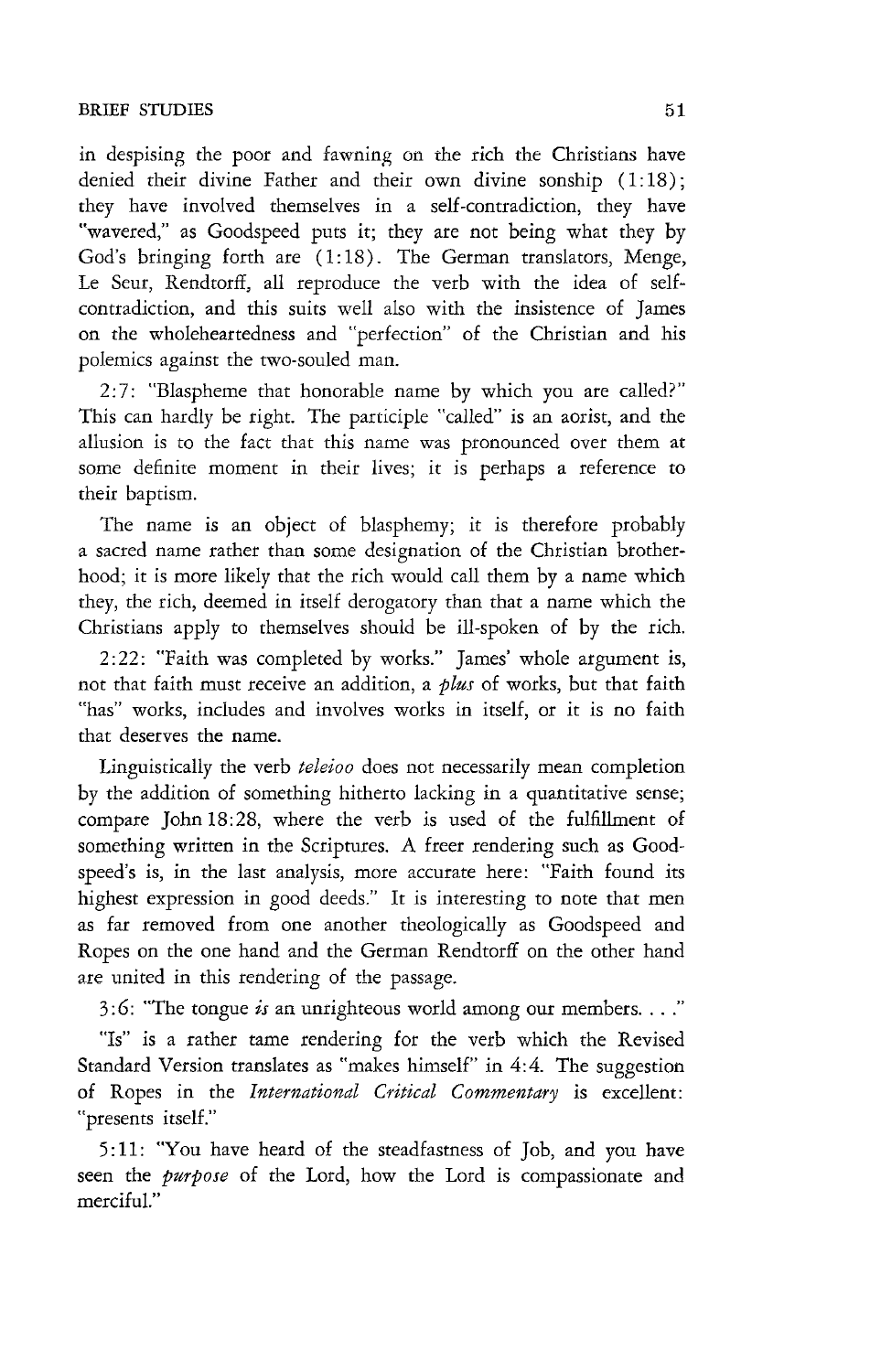52 BRIEF STUDIES

It is difficult to see just what is intended by this translation; one may question whether there is a certain New Testament instance of the Greek word *telos* in the sense of "purpose." And there is no need to go beyond normal, well-established usages of the word, as Goodspeed's rendering, for instance, shows: "You have heard of the steadfastness of Job, and you have seen *what the Lord brought out of it,*  for the Lord is very kind and merciful." The comments of Dibelius, and the parallels which he adduces in his commentary, should be considered here.

5: 3: "You have laid up treasure *for* the last days." The use of "for" to render the Greek *en* obscures the eschatological tension of the admonition of James; he is saying, in effect: "The last days have already dawned; and you, the rich, act as if nothing had happened, as if God's hour had not yet struck!" Gerhard Kittel selects just these verses, the opening of chapter 5, as a prime example of the immediacy and intensity of the eschatological expectation in James.

### St. Louis, Mo. MARTIN H. FRANZMANN

### RENAISSANCE OR REFORMATION

(NOTE: A free translation from *Grundrisz der Kirchengeschichte,* Rudolph Sohm [Leipzig: Verlag Georg Boehme, 1890], pp. 122-128.)

Entering upon the year 1500 in the Germanies, we note over the portals of this eventful era the inscription "Renaissance." A cry of release seems to pervade the entire intellecmal world. Rejoice, rejoice, for the world of classical antiquity has been reawakened. Here now is the true Aristotle, the divine Plato; here the masterworks of art and science, of resplendent beauty, immortal Homer's brilliance! See how it enlightens us anew!

This is the period of Raphael and of Michelangelo, a period in which a new generation, exalted in spirit by the glory of the literature of antiquity, is searching out everything that is profound; a passionate, proud, and buoyant generation, supplanting the universalistic ideas of the Middle Ages with the heroic figures and political ideas of the past. It is a period in which the third estate steps into the foreground of world history to find in the new and vital environment its place in the sun, supporting the new thoughts and making the cities the centers of culture. Life took on an entirely different form from that of the medieval world. The asceticism of the monastic life was out of place in an atmosphere of beauty, esthetics, and excitement found in the spirit of nationalistic fervor.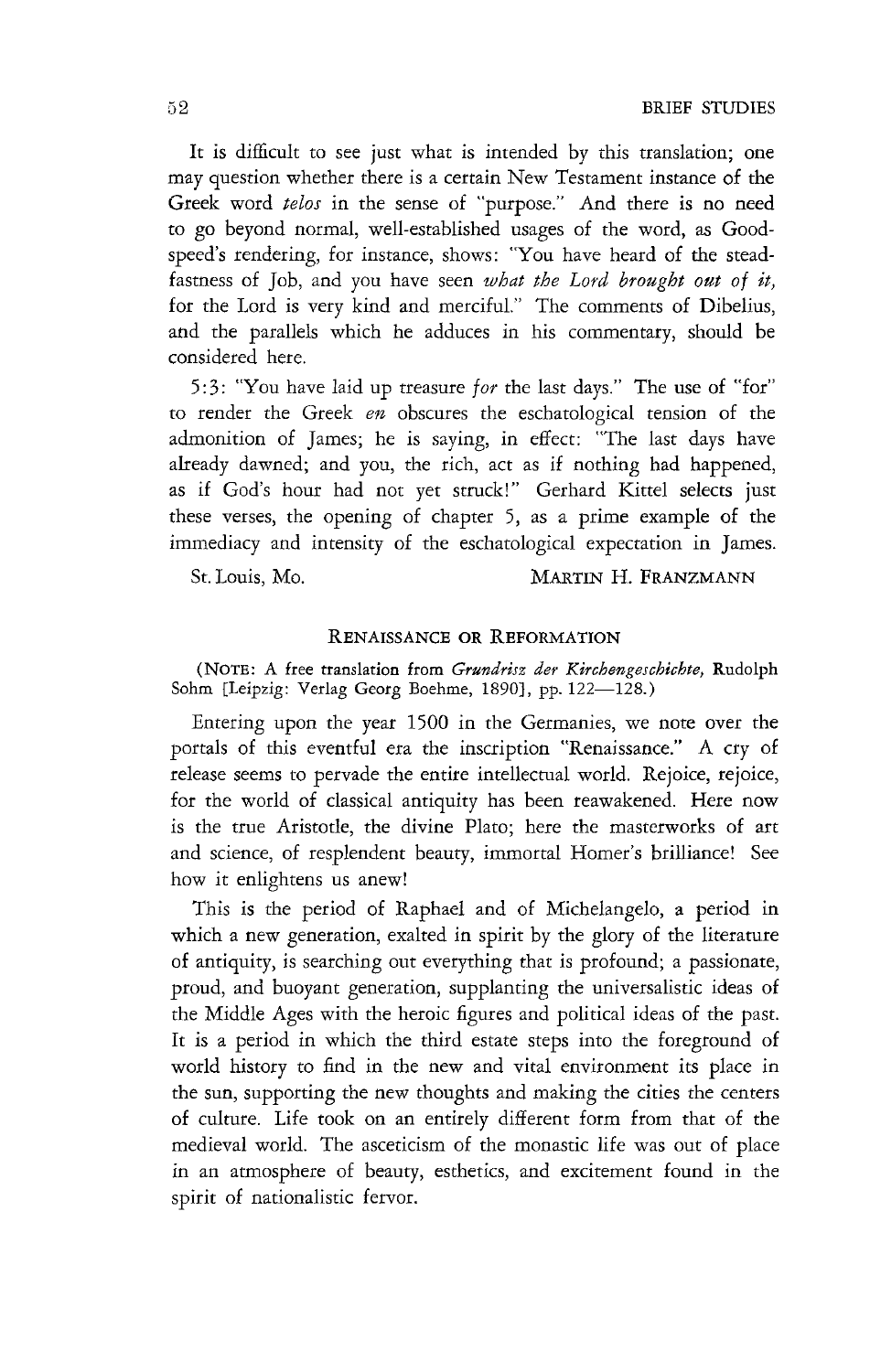From the Italian peninsula there emanated over the Occident a new atmosphere, fresh as the dew of the morning, pregnant with creative processes the nature and extent of which man could but guess at. But was this in ttuth the regeneration, the renaissance so longingly sought during the fifteenth century? Was this the Gospel the aging world of the Middle Ages was looking for? Certainly not. The fifteenth century did not seek for renaissance; it sought for reformation. The century did not look for a revival of art and science, but a revival, a rebirth in the Church, of its head and its members, all members; not a revival of the literature of antiquity, but a revival of the great story of salvation as it had been proclaimed in the pristine era of the Church of Jesus Christ. The century wanted reform of the abuses of church life, of the cortuption of the clergy. It wanted uncovered the treasures of the sources of the age of inspiration and revelation. The great trouble was that the Church had lost itself in the world, and its salt had certainly lost its savor. The tragedy was that the demands and commands of the Christian Church were trodden underfoot **in** large part by the very men ordained and consecrated to be examples to the flock. The decadence in church life was crying to heaven, and this decadence was sensed most by those who had made articulate the need for reform. And so, despite the *joie de vivre* of the Renaissance, there is noted the undercurrent of dismay over the new spirit, and **in** thundering notes is heard the cry for a renaissance of the religious life.

What had the great reform councils accomplished - Pisa, Constance, Basel, occupying the entire first half of the fifteenth century? What a fervor for reform! Almost it seemed as if the very Papacy itself stood **in** jeopardy of losing its existence. What great hopes, what great plans, and, yet, what futility! Nor were the efforts on the part of the secular authorities crowned with more significant success. The result of their efforts: the disintegration of the medieval Church and the rise of national *Landeskirchen* striving for independence. But could the culture, the subtle and mighty forward movement of the Renaissance bring about the sought-for reform? How could it when in its bosom it nurtured paganism! Though outwardly identified with the Church, this movement emphasized man and ignored Christ. The Renaissance of art and science was certainly no revival of morality. It was precisely this revival of art and science which gave ammunition, thus to speak, to that breed of Italian city regents who represented the very acme of ruthless and violent tyranny and whose geniality was achieved only because they considered themselves privileged to transgress every one of the Commandments of the Decalog. And what a contrast! These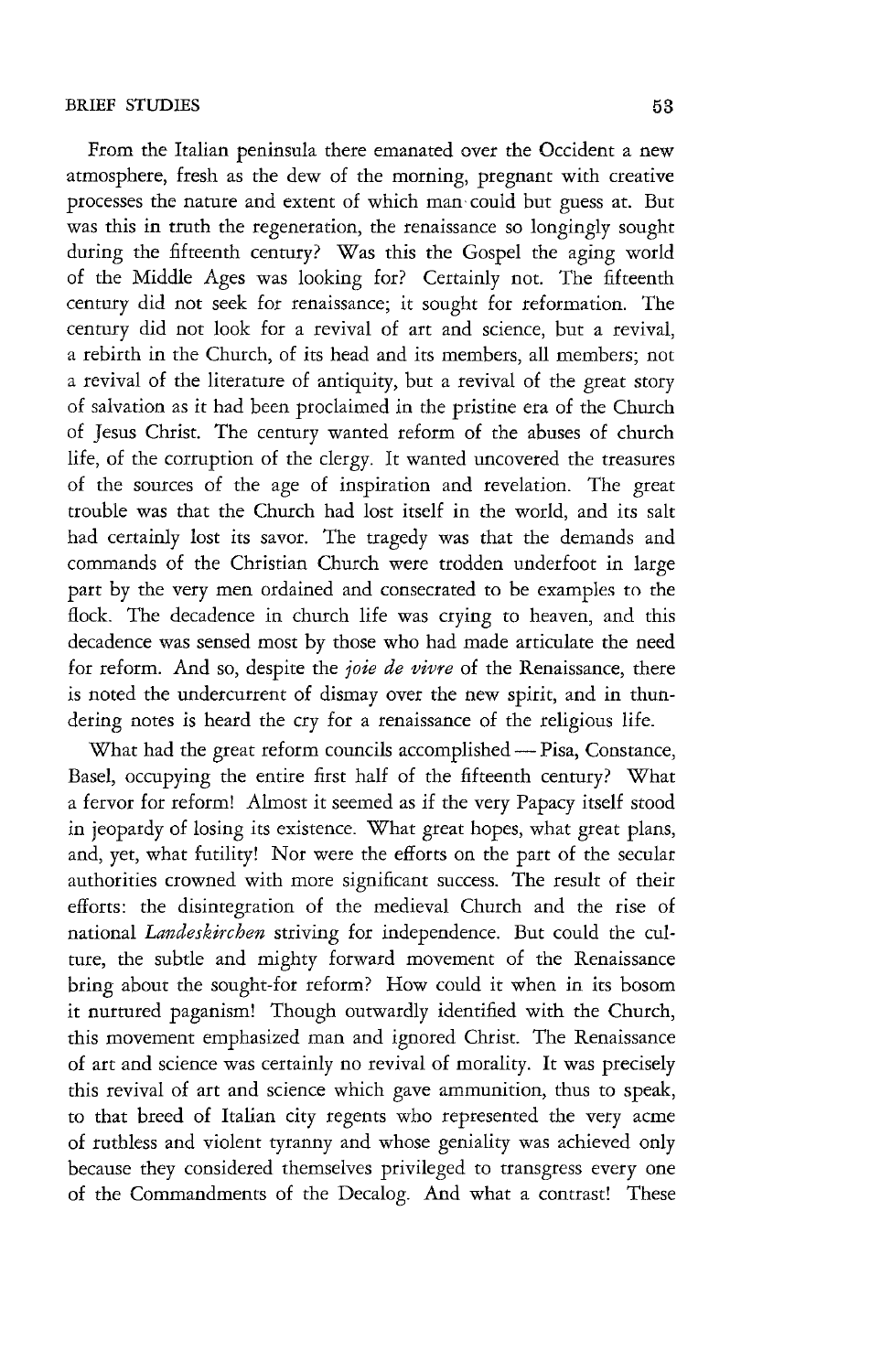regents represented, on the one hand, the best in the acquaintance with the spirit of the Renaissance and, on the other, the nadir of vice and shamefulness. This was the age of a Cesare Borgia and of a Machiavelli. And it might well be said that even the Madonna masterworks of a Raphael were but distortions of religious expression and positively exalted the sensuality of the human figure. Only in the Sistine Madonna may we find an exception to this evalution.

And if we view the Papacy of this Renaissance period, we meet again the disgusting and immoral and unmoral figures of Innocent VIII and an Alexander VI. The Renaissance Popes run the gamut from this Innocent to the connoisseur Leo X. What impulse did these charlatans give to the reform of the Church? Great and wondrous is the papal period of Leo  $X$ —for the history of culture, but how insignificant for the history of the Church. It was the Renaissance itself which gave to these men the direction toward the worldly, the temporal. Selling his birthright as head of the Church for the mess of voluptuous and tyrannical pottage of dominion and power, this man was more interested in the church state than in the state of the Church.

In the last analysis the interests of the Renaissance were opposed to the interests of the Church. And the high tide of intellectual life which in 1500 pervaded the Occident seemed at first sight to foster the downfall of the Church rather than to bring it rescue. In the Germanies, however, the intellectual movement that was the Renaissance developed into a pattern somewhat different from that of the ultramontane one. These lands comprised the seat and heartland of the great reform effort of the century. Here were convoked the great councils which shook the medieval world. And here in the beginning of the 16th century the spiritual emphasis was still preponderant. It was this emphasis which gave the German Renaissance movement, Humanism, a peculiarly spiritual direction. Here the profundity of religious experience and the seeking for certitude of one's salvation were too prominent to be supplanted by anything that might tend to move this consciousness out of focus. This trend certainly became articulate in the publication of the New Testament by Erasmus and the Old Testament in the original languages by Reuchlin. Here it was that philology was utilized to undergird theology, and it was hoped that such knowledge of philology would be instrumental in bringing about an immediate revival of the pristine glory of the Church. But despite these well-intentioned designs which raised to new heights the awareness of the New Testament, the movement failed to bring to the knowledge of the man in the street the significance of this effort, and in its intellectual dress it was unable to retard the decadence of the